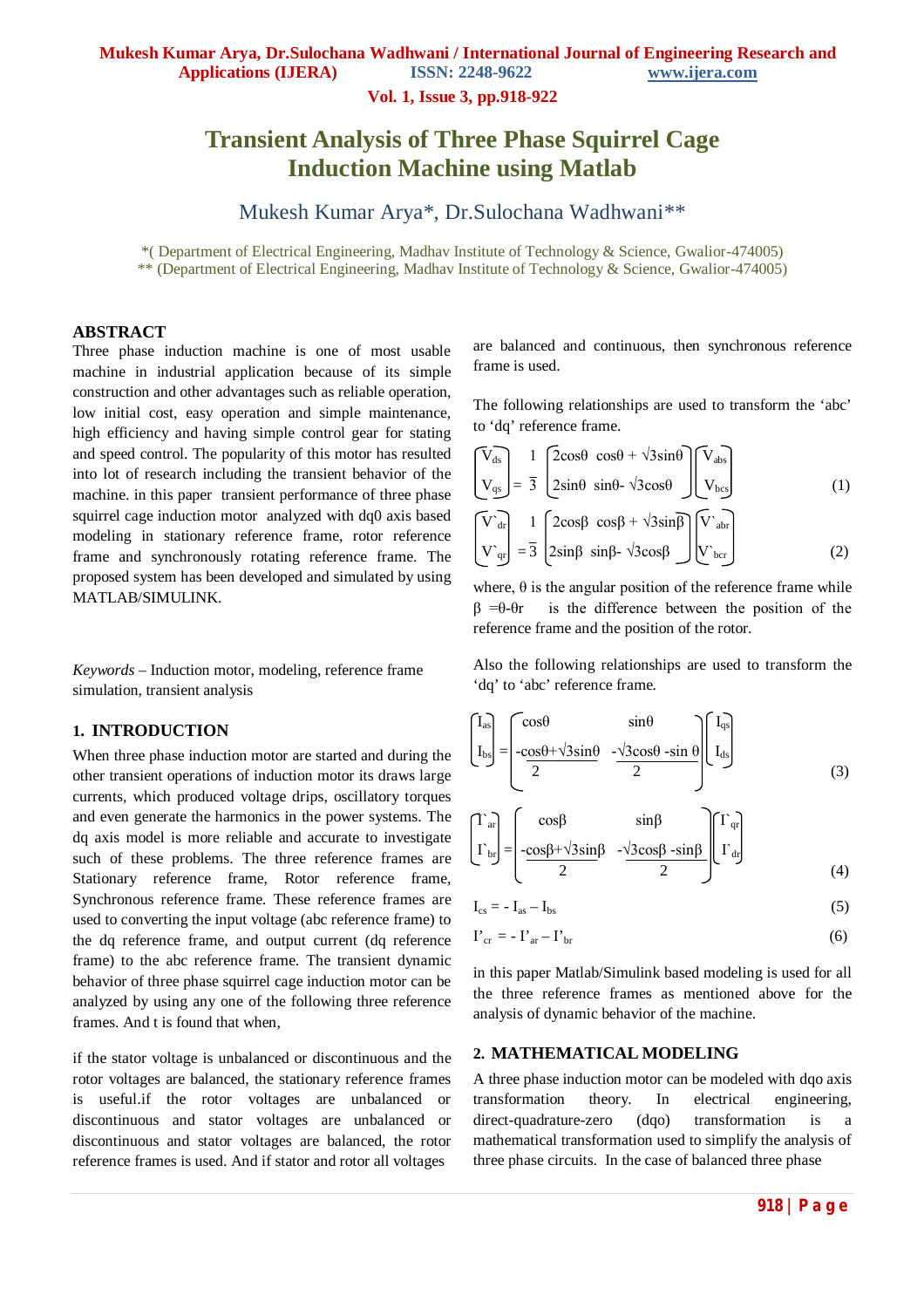# **Mukesh Kumar Arya, Dr.Sulochana Wadhwani / International Journal of Engineering Research and Applications (IJERA) ISSN: 2248-9622 www.ijera.com**

#### **Vol. 1, Issue 3, pp.918-922**

Circuits, application of the dqo transform reduces the three AC quantities to two DC quantities. It is often used in order to simplify the analysis of three phase synchronous machines. The dq0 transform first proposed in 1929 by R.H.park. in fact, the dqo transform is often referred to as Park's transformation. From dqo axis modeling.

$$
[F_{dqo}] = [T_{dqo}] [F_{abc}] \tag{7}
$$

Where

$$
[\ T_{\rm dqo} \ ] = 2/3 \begin{bmatrix} \cos(\theta) & \cos(\theta - 2\pi/3) & \cos(\theta + 2\pi/3) \\ \sin(\theta) & \sin(\theta - 2\pi/3) & \sin(\theta + 2\pi/3) \\ 1/2 & 1/2 & 1/2 \end{bmatrix}
$$
 (8)

The voltage balance equation for the dqo coils in arbitrary reference frame is:

$$
[\mathbf{V}^c] = [\mathbf{Z}^c][\mathbf{I}^c]
$$
 (9)

Where [V<sup>c</sup>] and [I<sup>c</sup>] represents '4Χ1' column matrices of voltage and current and they are given as  $[V^c{}_{ds}V^c{}_{qs}V^c{}_{qs}]^T$  and  $[I^c{}_{ds} I^c{}_{qs} I^c{}_{dr} I^c{}_{qr}]^T$  respectively and, (4χ4) impedance matrices  $[Z_c]$  is given as,

$$
[Z_{c}] = \begin{pmatrix} R_{s} + L_{s}p & w_{c}L_{s} & L_{m}p & w_{c}L_{m} \\ -w_{c}L_{s} & R_{r} + L_{s}p & -w_{c}L_{m} & L_{m}p \\ L_{m}p & (w-w_{r})L_{m} & R_{r} + L_{r}p & (w_{c}-w_{r})L_{r} \\ -(w_{c}-w_{r})L_{m} & L_{m}p & -(w_{c}-w_{r})L_{r} & R_{r} + L_{r}p \end{pmatrix}
$$
 (10)

#### **2.1 MODELING IN STATIONARY FRAME**

Under the stationary reference frame the speed of the reference frame is zero, i.e.  $w_c = 0$ , which is substituted into voltage balance equation (9), hence the resulting model will be,

$$
[V] = [Z] [I] \tag{11}
$$

Where [V] and [I] represents '4Χ1' column matrices of voltage and current and they are given as  $[V_{ds}V_{qs}V_{ds}V_{qr}]^T$ and  $[I_{ds} I_{qs} I_{dr} I_{qr}]^T$  respectively and, (4X4) impedance matrices [Z] is given as,

$$
[Z] = \begin{bmatrix} R_s + L_s p & 0 & L_m p & 0 \\ -w_c L_s & R_r + L_s p & -w_c L_m & L_m p \\ L_m p & (w \cdot w_r) L_m & R_r + L_r p & (w_c \cdot w_r) L_r \\ -(w_c \cdot w_r) L_m & L_m p & -(w_c \cdot w_r) L_r & R_r + L_r p \end{bmatrix}
$$
(12)

and, the electromagnetic torque equation is given as

$$
T_e = \frac{3}{2} \frac{p}{2} L_m (I_{ds} I_{qr} - I_{qs} I_{dr})
$$
\n(13)

If the motor terminals are directly connected to the bus bar and bus bar voltage are,

$$
V_{as} = V_{max} \cos(w_s t + \alpha)
$$
  
\n
$$
V_{bs} = V_{max} \cos(w_s t + \alpha - 2\pi/3)
$$
  
\n
$$
V_{cs} = V_{max} \cos(w_s t + \alpha + 2\pi/3)
$$
\n(14)

Then using the park's transformation the terminal voltage become such as

$$
V_{ds} = V_{max} cos(w_s t + \alpha)
$$
  
\n
$$
V_{qs} = -V_{max} sin(w_s t + \alpha)
$$
 (15)

#### **2.2 MODELING IN ROTOR FRAME**

Under the rotor reference frame the speed of the rotor reference frame is  $w_c = w_r$ , and angular position is  $\theta_c - \theta_r$ , now the induction motor model in rotor reference frame is obtained by substituting r in superscript for rotor reference frame and  $w_c = 0$  in equation (9). Hence the equation is given as;

$$
\begin{bmatrix} V^r \end{bmatrix} = \begin{bmatrix} Z^r \end{bmatrix} \begin{bmatrix} I^r \end{bmatrix} \tag{16}
$$

Where [V'] and [I'] represents '4X1' column matrices of voltage and current and they are given as  $[V^r{}_{ds}V^r{}_{qs}V^r{}_{qs}V^r{}_{qr}]^T$  and  $[I^r{}_{ds} I^r{}_{qs} I^r{}_{dr} I^r{}_{qr}]^T$  respectively and,  $(4X4)$  impedance matrices  $[Z^r]$  is given as,

$$
[Z^{r}] = \begin{pmatrix} R_{s} + L_{s}p & w_{r}L_{s} & L_{m}p & w_{r}L_{m} \\ -w_{r}L_{s} & R_{s} + L_{s}p & -w_{r}L_{m} & L_{m}p \\ L_{m}p & 0 & R_{r} + L_{r}p & 0 \\ 0 & L_{m}p & 0 & R_{r} + L_{r}p \end{pmatrix}
$$
(17)

And, the electromagnetic torque equation is given as

$$
T_e = \frac{3}{2} \frac{p}{2} L_m (I^r_{ds} I^r_{qr} - I^r_{qs} I^r_{dr})
$$
\n(18)

And abc to dq0 variables transformation is obtained by substitute the  $\theta_c = \theta_r$  into equation (8), and defined as

$$
[\mathbf{T}^{\mathrm{r}}_{abc}] = 2/3 \begin{bmatrix} \cos(\theta_{\mathrm{r}}) & \cos(\theta_{\mathrm{r}} - 2\pi/3) & \cos(\theta_{\mathrm{r}} + 2\pi/3) \\ \sin(\theta_{\mathrm{r}}) & \sin(\theta_{\mathrm{r}} - 2\pi/3) & \sin(\theta_{\mathrm{r}} + 2\pi/3) \\ 1/2 & 1/2 & 1/2 \end{bmatrix}
$$
(19)

Similarly if the motor terminals are directly connected to the bus bar and bus bar voltage are same as equation (14). Then using the Park's transformation, the terminal voltages become such as

$$
V_{ds} = V_{max} cos(sw_s t + \alpha)
$$
  
\n
$$
V_{qs} = -V_{max} sin(sw_s t + \alpha)
$$
 (20)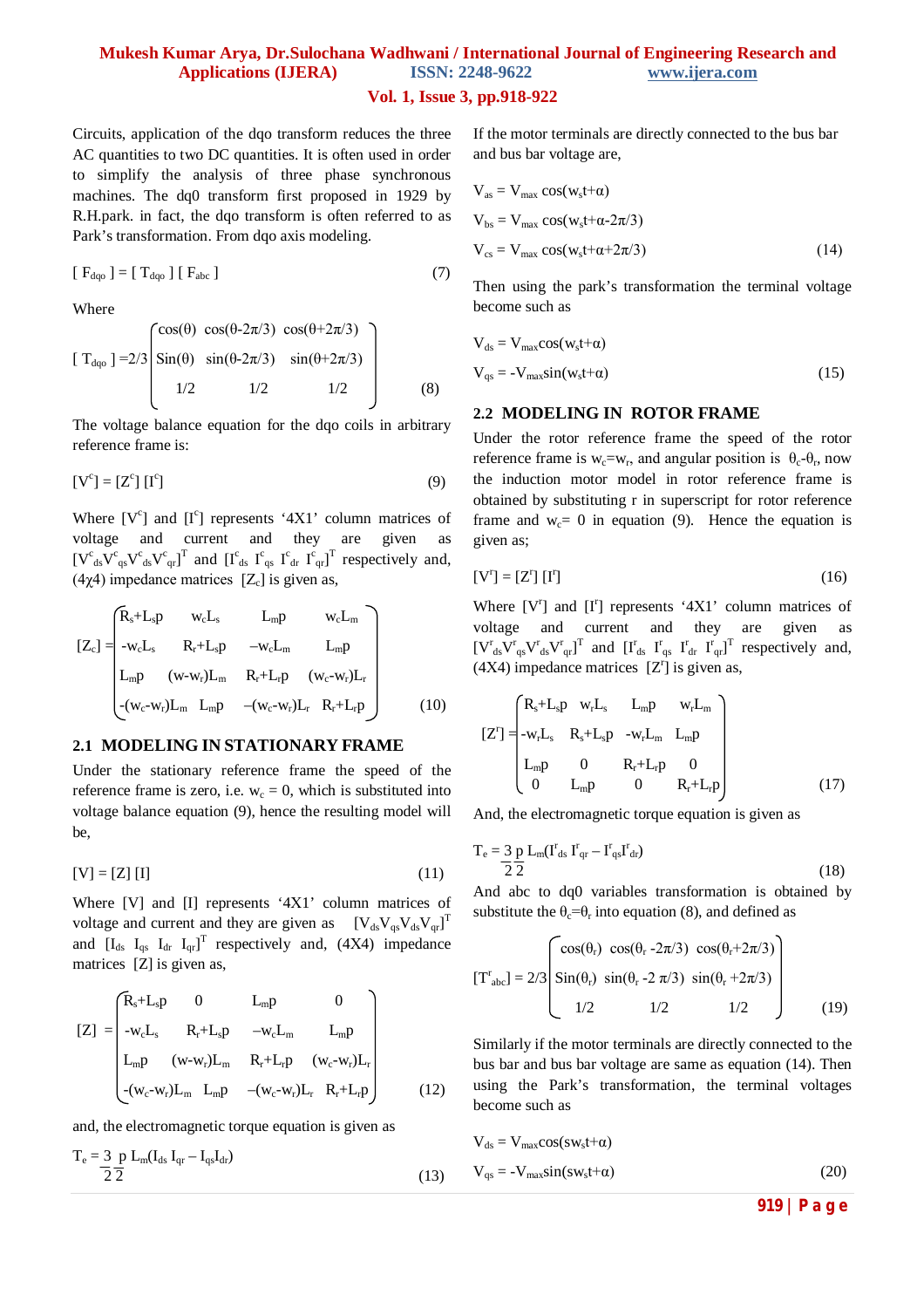# **Mukesh Kumar Arya, Dr.Sulochana Wadhwani / International Journal of Engineering Research and Applications (IJERA) ISSN: 2248-9622 www.ijera.com**

#### **Vol. 1, Issue 3, pp.918-922**

The dq voltage are therefore of slip frequency and d axis rotor current behaves as the phase a rotor current.

#### **2.3 MODELING IN SYNCHRONOUS FRAME**

Under the synchronous reference frame the speed of the reference frame is  $w_c = w_s$ , and angular position is  $\theta_c = \theta_r = w_s t$ , now the induction motor in synchronous reference frame is obtained by substituting e in superscript for synchronous reference frame and  $w_c = w_s$  in equation (9). Hence the equation is given as

$$
[\mathbf{V}^{\mathbf{e}}] = [\mathbf{Z}^{\mathbf{e}}] [\mathbf{I}^{\mathbf{e}}] \tag{21}
$$

Where [V<sup>e</sup>] and [I<sup>e</sup>] represents '4Χ1' column matrices of voltage and current and they are given as  $[V^e_{ds}V^e_{qs}V^e_{qs}]^T$  and  $[I^e_{ds} I^e_{qs} I^e_{dr} I^e_{qr}]^T$  respectively and,  $(4X4)$  impedance matrices  $[Z^e]$  is given as

$$
[Z^{e}] = \begin{bmatrix} R_{s} + L_{s}p & w_{s}L_{s} & L_{m}p & w_{s}L_{m} \\ -w_{s}L_{s} & R_{s} + L_{s}p & -w_{s}L_{m} & L_{m}p \\ L_{m}p & (w_{s} - w_{r})L_{m} & R_{r} + L_{r}p & (w_{s} - w_{r})L_{r} \\ - (w_{s} - w_{r})L_{m} & L_{m}p & -(w_{s} - w_{r})L_{r} & R_{r} + L_{r}p \end{bmatrix}
$$
(22)

And, the electromagnetic torque equation is given as

$$
T_e = \frac{3}{2} \frac{p}{2} L_m (I^e_{\text{ds}} I^e_{\text{qr}} - I^e_{\text{qs}} I^e_{\text{dr}})
$$
\n(23)

And abc to dq0 variables transformation is obtained by substitute the  $\theta_c = \theta_r = w_s t$  into equation (8), and is defined as

$$
[\text{T}^{\text{e}}{}_{\text{abc}}] = 2/3 \begin{bmatrix} \cos(\theta_{\text{s}}) & \cos(\theta_{\text{s}} - 2\pi/3) & \cos(\theta_{\text{s}} + 2\pi/3) \\ \sin(\theta_{\text{s}}) & \sin(\theta_{\text{s}} - 2\pi/3) & \sin(\theta_{\text{s}} + 2\pi/3) \\ 1/2 & 1/2 & 1/2 \end{bmatrix}
$$
(24)

Similarly if the motor terminals are directly connected to the bus bar and bus bar voltages are same as equation (14). Then using the Park's transformation the terminal voltage become such as,

$$
V_{ds} = V_{max} \cos \alpha
$$
  
\n
$$
V_{qs} = -V_{max} \sin \alpha
$$
 (25)

This means the stator dq voltages are dc quantities and the mechanical motion is described by

$$
P w_r = (T_e - T_L)/J \tag{26}
$$

#### **3. SIMULATION RESULT & DISCUSSION**

All described reference model such as stationary reference model, rotor reference model and synchronous reference model has been tested on a three phase squirrel cage induction motor rated 3Hp, 460V, 60Hz and 4 Pole to analyze the dynamic behavior of machine. And the obtained simulated results are shown under these different operating reference condition, And three phase squirrel cage induction machine are having the following parameters as shown in Table.

| Parameter of three phase induction machine |  |  |  |
|--------------------------------------------|--|--|--|
|--------------------------------------------|--|--|--|

| Power rating,<br>Voltage (line to line),<br>Frequency<br>Pole pair,<br>Stator resistance,<br>Stator inductance,<br>Rotor resistance,<br>Rotor inductance,<br>Magnetizing inductance, | 3Hp<br>460 V<br>60Hz<br>$5.12\Omega$<br>0.0597(H)<br>3.85(H)<br>0.0597(H)<br>0.2132(H) |
|--------------------------------------------------------------------------------------------------------------------------------------------------------------------------------------|----------------------------------------------------------------------------------------|
|                                                                                                                                                                                      |                                                                                        |
|                                                                                                                                                                                      |                                                                                        |

#### **3.1 STATIONARY REFERENCE FRAME**

Under the stationary reference frame the d-axis are fixed and thus coincidence with the axis of the stator phase a winding. It means that at the same speed as it occurs over the stator, the stator mmf wave moves over this reference frame. When analyzed the transient behavior which involving the stator variable to use this stationary reference frame phase 'A' winding. Hence d-axis stator variable under stationary reference frame behave like the same as the stator phase 'A' variable of the motor.



Fig. 1 shown the starting up current using stationary reference frame.

#### **3.2 Rotor Reference frame**

For the analysis under rotor reference frame, the d-axis of the reference frame is moves at the same speed as the rotor phase 'A' winding and coincident with its axis, under this reference frame it should be expected that the behavior of the phase 'A' current and d- axis current would be identical. Figure (2) shows how d axis rotor current and phase 'A'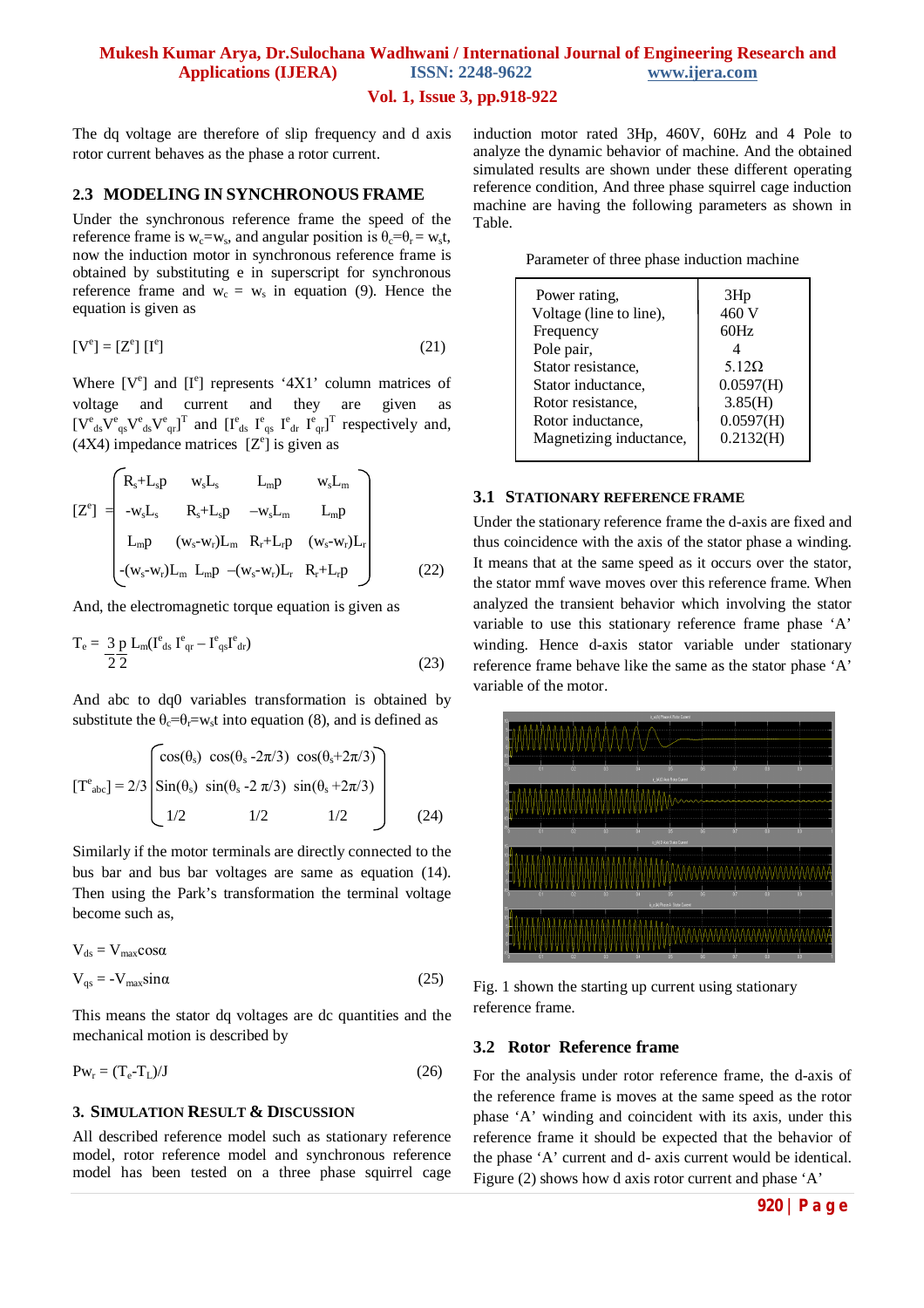# **Mukesh Kumar Arya, Dr.Sulochana Wadhwani / International Journal of Engineering Research and Applications (IJERA) ISSN: 2248-9622 www.ijera.com**

**Vol. 1, Issue 3, pp.918-922**

rotor current when the rotor is standstill at 60Hz are initial but gradually changes to slip frequency at normal running speed.



Fig.2 Shown the starting up current using rotor reference frame

### **3.2 SYNCHRONOUS REFERENCE FRAME**

At the synchronous speed when reference frame is rotating, stator and rotor both are rotating at different speed relative to it. However, stator and rotor dq variables, space field mmf are constant when the stator and rotor speed rotating at the same speed as the reference speed. Whereas the steady state variables are in this reference frame are constant and do not varied sinusoidal with the time and actual variable are at 60 Hz and slip frequencies respectively.



Fig.3 Shown the starting up current using rotor reference frame

## **4. CONCLUSIONS**

In this paper Matlab/SIMULINK is used to analysis of transient performance of three phase induction motor by using stationary reference frame , rotor reference frame and synchronous reference frame and sufficient time span is included to study the complete performance characteristics

of three phase squirrel cage induction motor. The simulated result has been concluded as in phase 'A' and d axis, the stator and rotor current following the different pattern under the different reference frame such as there is no difference between stator current  $(I_{as})$  and d-axis stator current  $(I_{ds})$ , as shown in figure (1) under stationary reference frame. From figure (2) its shown that there is no difference between phase 'A' stator current  $(I_{as})$  and d-axis stator current  $(I_{ds})$  as shown in figure (2) under rotor reference frame. and there is no resemblance between phase 'A' stator current  $(I_{as})$  and daxis stator current  $(I_{ds})$  and phase 'A' rotor current  $(I_{as})$  and d-axis rotor current  $(I_{ds})$  as shown in figure (3) under synchronous reference frame. However, the solution of reference frame does not effects the speed rise, setting time, and maximum inrush current for the machine and phase 'A' rotor current not appears to be identical for three reference frame. From the figures of three reference frames its observed that the rotor current in phase 'A' does not appears to be identical. Hence rotor reference frame is very useful to look the transient effects on the rotor side of the machine.

#### **5. ACKNOWLEDGEMENTS**

I would like to thank to director, MITS Gwalior for providing me support to carry out my dissertation work with excellent computational facilities. Then I would like to dedicate this to my parents who support everything to me.

#### **REFERENCES**

- [1] Li wang, Ching-Huei Lee, "A novel analysis on the performance of an isolated self- excited induction generator", *IEEE Trans. On Energy Conversion*, vol.12, No.2, June 1993.
- [2] J.R. Willis, G.J. Brock, J.S. Edmonds. 1989. Derivation of Induction Motor Models from Standstill Frequency Response Tests. IEEE Transactions on Energy Conversion. Vo1. 4, Dec. pp. 608-613.
- [3] J. D. Lavers and R. W. Y. Cheung. 1986. A software package for the steady state and dynamic simulation of induction motor drives. IEEE Trans Power Syst. Vol. PWRS-1, May. pp. 167-173. B. K. Bose. 2007. Power Electronics and AC Drives. Pearson Prantice Hall.
- [4] Paul C. Krause, *Analysis of electric machinery,*  McGraw-Hill, New York, 1986.
- [5] R.E. Moore, *Interval analysis* (Englewood Cliffs, NJ: Prentice-Hall, 1966).
- [6] R.Krishnan, *Electric Motor Drives: Modelling, Analysis and Control*, Prentice-Hall of India Private Ltd-2001.
- [7] Ion Boldea and Syed A. Nasar, *The Induction machine*